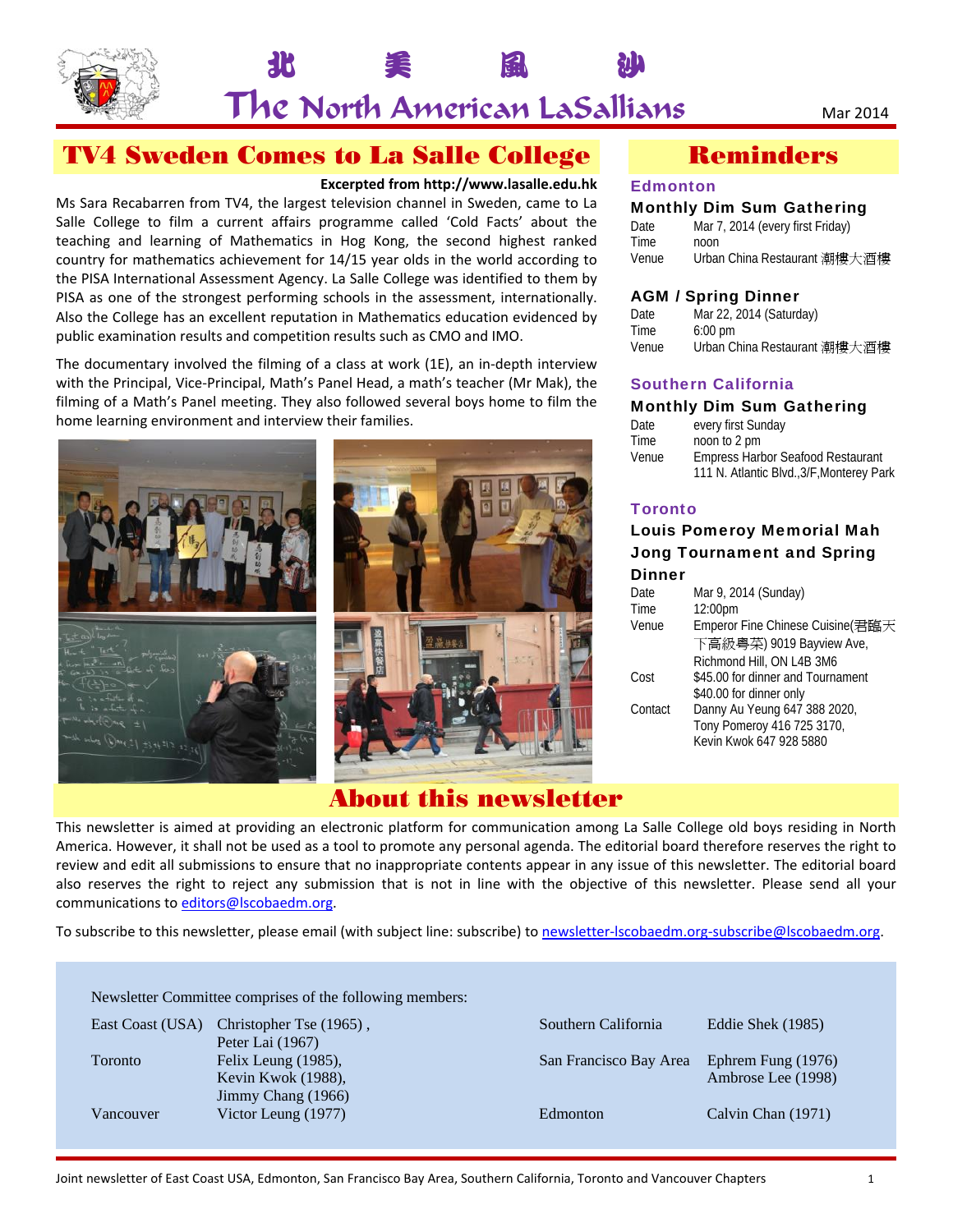$\mathsf{The}$  North American LaSallians  $_{\mathtt{Mar~2014}}$ 

北 美 風 沙

## Chapter News

## Toronto Chapter

## **Hong Kong Joint Schools Alumni Association Chinese New Year Celebration Dinner**

**Kevin Kwok (1988)**

Toronto Chapter welcomed New Year with a Great Party

Celebrating Chinese New Year 2014, Hong Kong Joint Schools Alumni Association organized a number of events for its members and friends on Sunday February 9th across different venues. The series started off with Karaoke/Line-dancing at PolyArt Studio. Bowling kicked off a little later at World Bowl and a dinner banquet concluded the day's activities at Golden Court Abalone Restaurant. La Salle had a number of representatives attended the events. Our Chapter President, Philip Wong (1967) said grace, Joe Tang (1971) and Chris Fong (1994) were guest performers, and Kevin Kwok (1988) served as MC of the event.

Background of HKJSSA:

The Hong Kong Joint Schools Alumni Association (HKJSAA) was established shortly after the 25th anniversary of our Joint Schools Valentine Ball 2011, with the intent of maintaining our long year friendship since the inception of our first HKJS Valentine Ball over 25 years ago.

Our HKJSAA Organizing Committee had met several times and is consisting of representatives from 8 Alumni Associations here in Ontario, namely,

Wah Yan College, Hong Kong Wah Yan College, Kowloon

Paulinians **St. Francis Canossian College** La Salle College **St. Joseph's College** St. Joseph's A-C School St. Francis Xavier's College











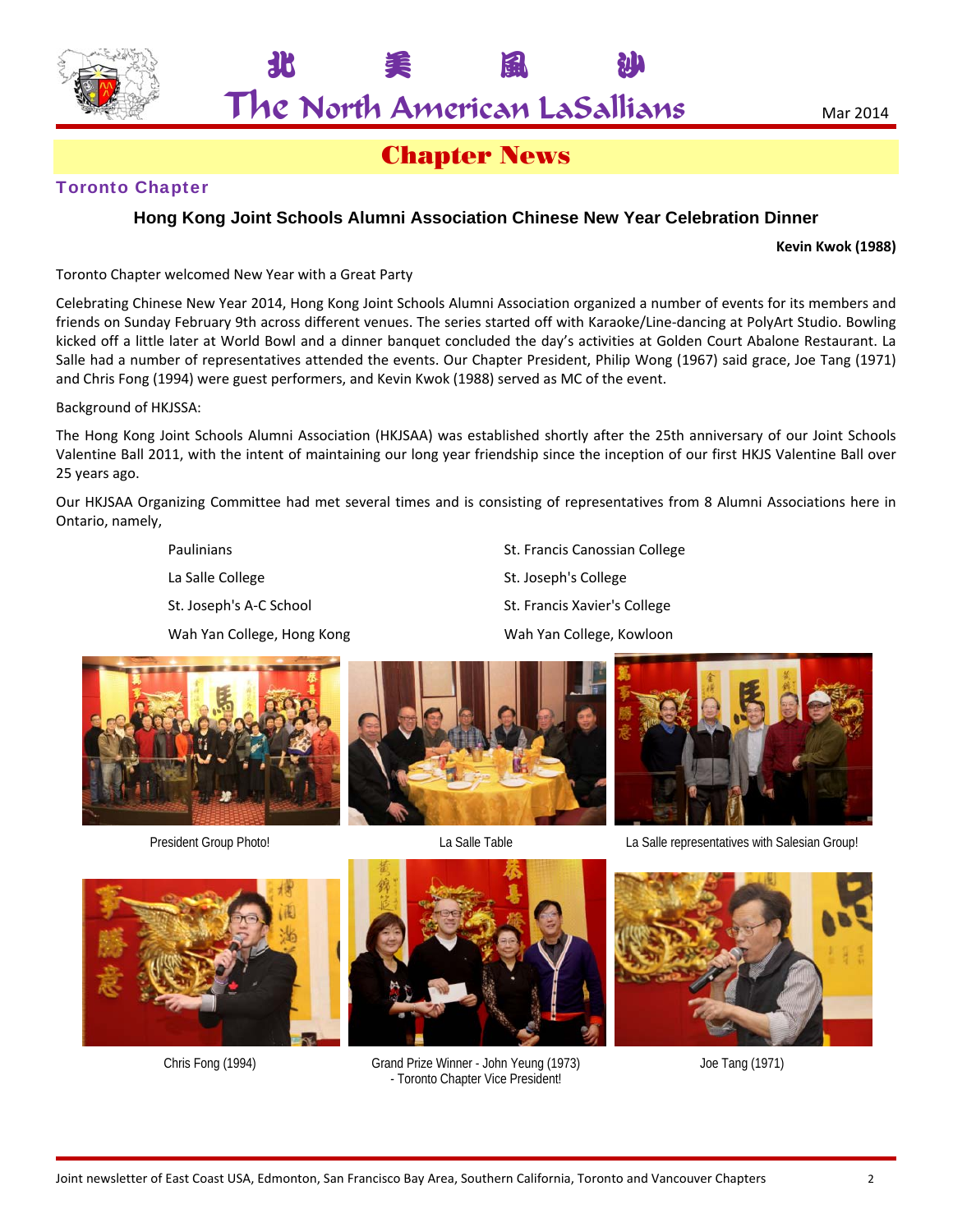

The North American LaSallians Mar 2014

北 美 風 沙

## Special Contribution

## **Fly The Ocean (Part 1)**

**William Lai (1961)**

*William wishes to thank fellow 61er, Francis Siu, for collating the photo montages in this article.*

#### A 1950s Classic

One of the most sentimental ballads in the 1950s was Jo Stafford's *You Belong To Me*. The song was written in the early 50s, with WWII still fresh in people's minds. It was a hark-back to the war years when women waited patiently for the return of their service-member loved ones deployed to theatres of war which in normal times would be exotic tourist destinations. The lyrics go as follows:

> *See the pyramids along the Nile Watch the sun rise on a tropic isle Just remember, darling, all the while You belong to me*

*See the marketplace in old Algiers Send me photographs and souvenirs Just remember when a dream appears You belong to me*

*I'll be so alone without you May be you'll be lonesome too, and blue*

*Fly the ocean in a silver plane See the jungle when it's wet with rain Just remember till you're home again You belong to me*

The song was originally recorded by Sue Thomson who later in 1961, our Form 5 graduation year, had a much more successful hit with *Sad Movies (made me cry)*. Many singers and songstresses had covered *You Belong To Me*, including Patsy Cline, Patti Page, Pat Boone, and Canadian Anne Murray. But Jo Stafford's version has, even today, remained the most popular and the tune has become her signature song.

You can hear her at this link: http://www.youtube.com/watch?v=berL-80EPmg

The lyrics seemingly allude to several war zones that saw heavy and prolonged combat.

Egypt (*pyramids along the Nile*) and Algeria (*old market place*) suggest the North African fight between Rommel, the Dessert Fox, and Field Marshall Montgomery. The campaign was a see-saw battle between the British and German forces. Some of the tactics employed in this battle became classic teaching points in military texts. The battle was eventually won by Montgomery at El Alamein, Egypt.

*Tropic isle* seems to represent the South Pacific islands through which the US forces marched towards Japan. Brutal combat was conducted on many idyllic islands well‐placed snapshots of which would portray paradise rather than horrendous killing grounds.

*Jungle.. wet with rain* reminds one of the guerrilla‐like battles in Southeast Asia where monsoon rains made the business of warfare pure hell, aiding and abetting other enemies such as tropical diseases and animal predators than the intended human ones with guns shooting at you. In peace, the beaches in these areas around the equator are heaven to swimmers and water‐sport enthusiasts.

Flying in a plane was, of course, a big deal in those days. Ordinary people never had the luxury and pleasure of riding in an aeroplane, only those with a special status or mission. The then privilege of a plane ride over the ocean was worth mentioning as a unique experience that might affect the passengers' views towards home‐bound spouses.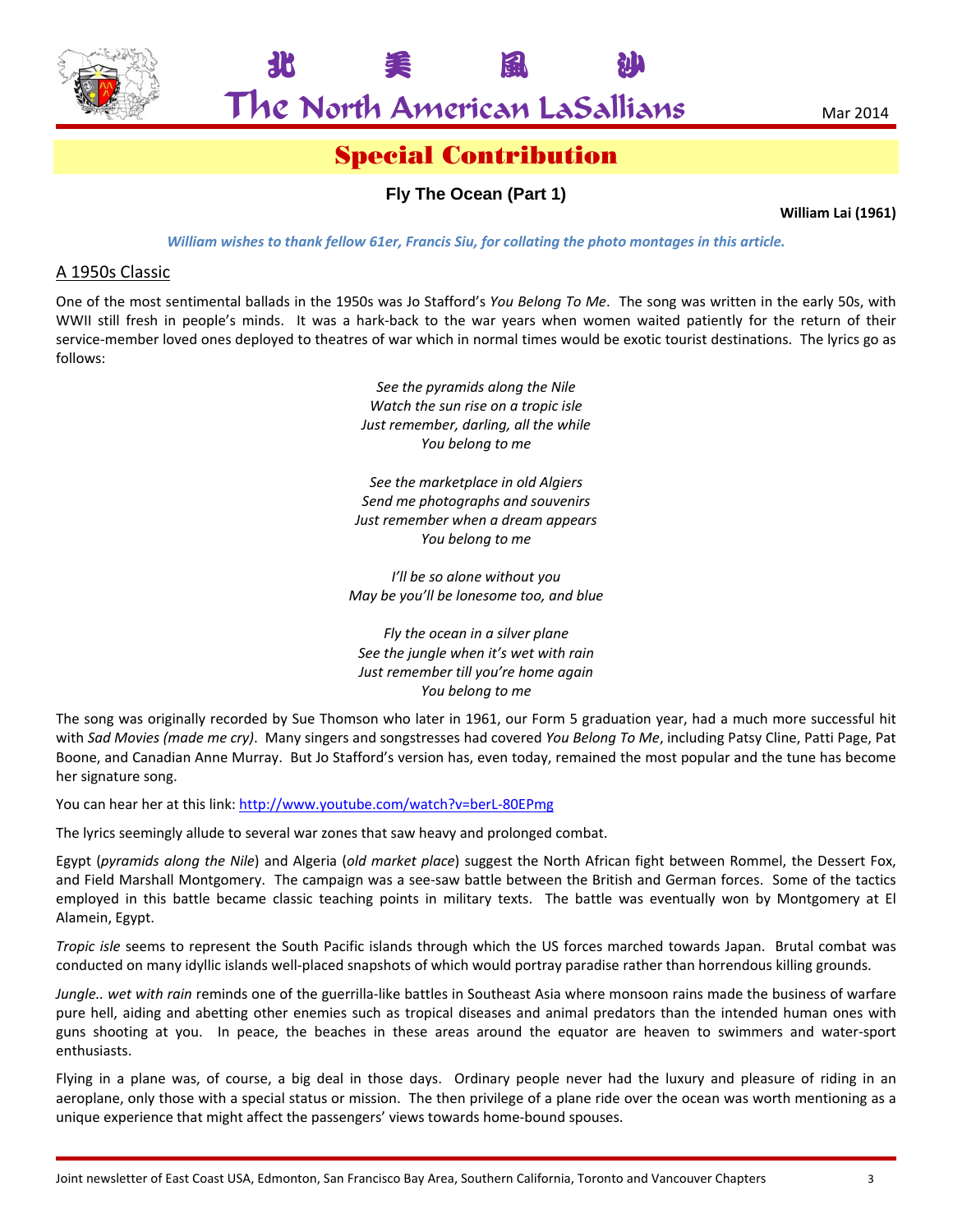



### Flying the ocean

On a recent trip to the French Polynesia, while flying over the Pacific Ocean, it occurred to me that through the years, I had actually done most of the things mentioned in the song. The only exception was the marketplace in Old Algiers where apparently it is still unsafe to visit. But the Grand Bazar in Istanbul is a good surrogate.

Here is a pictorial travelogue paralleling the lyrics of You Belong To Me.

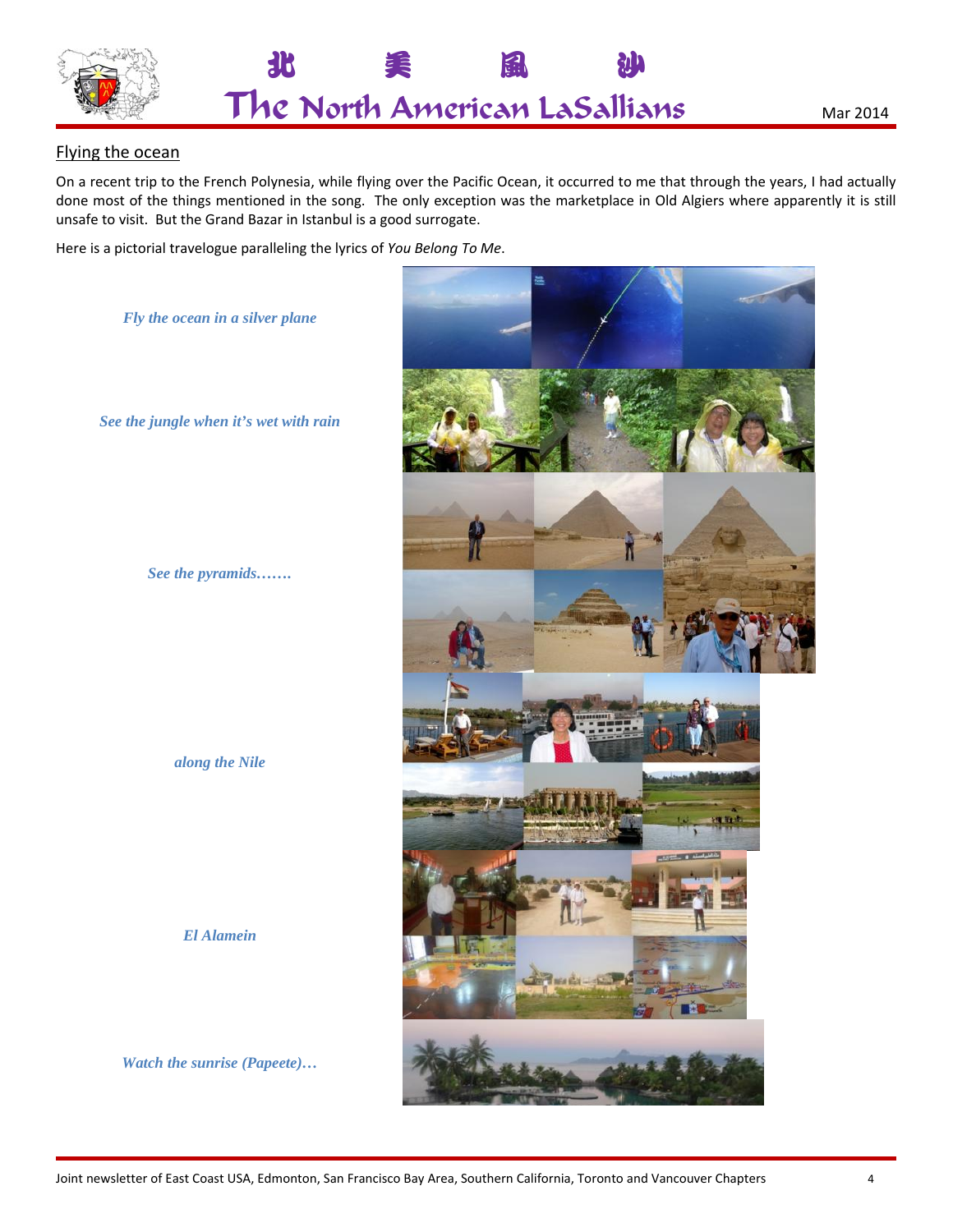

北 風 沙 ĒБ The North American LaSallians

Mar 2014

on a tropic isle (Bora Bora)

See the market place (and buy souvenirs)





You belong to me

 $\frac{\mathsf{LAX}}{}$ 



**Visit with Patrick Lau**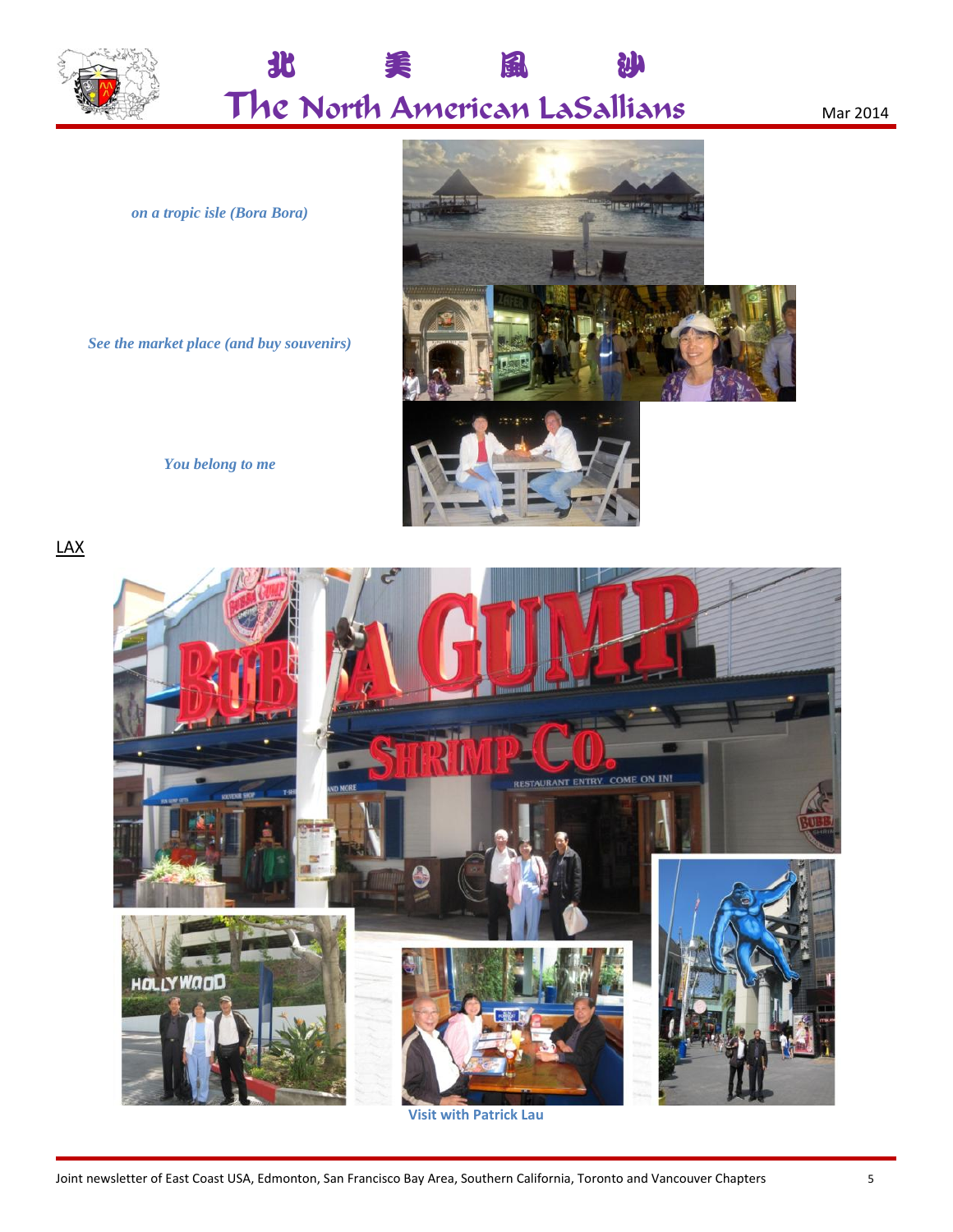

Before "flying the ocean" to Tahiti, we stopped over in Los Angeles and took the opportunity to visit an old classmate, Patrick Lau Pak Man. We actually had seen one another several times during various La Salle Old Boys reunions, but never had the opportunity to sit down and catch up on each other's circumstance and endeavours. We met at the Universal Studios, walked under big iconic statues of King Kong, which reminded me of our days of youth when we saw that movie in Hong Kong. We lunched at the Bubba Gump restaurant which also has a large franchise on Victoria Peak in Hong Kong. We had a most enjoyable visit. We pledged to revisit, perhaps with Patrick coming up north to the famed Canadian Rockies at some point.

By a stroke of luck, we were also able to attend the Jay Leno show. Having watched the legendary Tonight Show for decades, I thought it would be fascinating to attend the show in person, especially during these last months of Leno's tenure on the show. The show that we saw, however, was interesting but not that great. Some of Leno's jokes were not that amusing. The main guest was songstress Shakira. Leno's interview with her was OK but not very entertaining. Guest performer happened to be Tom Jones. We had seen him a couple of times before in concert when he was a younger man. The Tom Jones we saw that night sang an undistinguished song and appeared a far cry from his former amatory self. We didn't see any female undergarments or room keys thrown at the stage, which is a bit of a sorry commentary on his presence. All in all, the show was interesting but perhaps also showed why a change of guard (Jimmy Fallon) in early 2014 is necessary to preserve the appeal of the show.





**The Jay Leno Tonight Show – cameras disallowed inside**

### Not exactly the Kon‐Tiki Expedition

My interest in Polynesia was sparked by studying *The Kon‐Tiki Expedition*, a required reading in Form 4. I seem to remember our then Form‐master, Mr. Henry Lau, reading and explaining the text to us. Tahiti became another of my bucket list items inspired by my studies at La Salle.

The *Kon‐Tiki Expedition* was, of course, the story of the Norwegian explorer, Thor Heyerdal who went on a muscle‐powered voyage in the South Pacific hoping to prove that Polynesians were actually ancient migrants from South America and not from Asia. Despite his Herculean effort, he was unable to find evidence substantiating his theory. His proposition became rather controversial and was disputed vigorously. More recent research using modern technology such as DNA analysis seems to show that he was at least partly right after all. There appears to be some DNA connection between some Polynesian islanders and some Native Americans.

DNA analysis was far from my mind when Vivien and I travelled to Tahiti in the French Polynesia. We were more interested in analysing the fabled Edenic offerings of these islands. After much research and consideration, we decided to try out a cruise line with which we had not sailed before, the Paul Gauguin Cruises. Its ships allegedly have superior service and a size best suited for plying the narrow waters in these islands. It is considered by many as a premier cruise line, definitely not a Kon‐Tiki‐Expedition raft.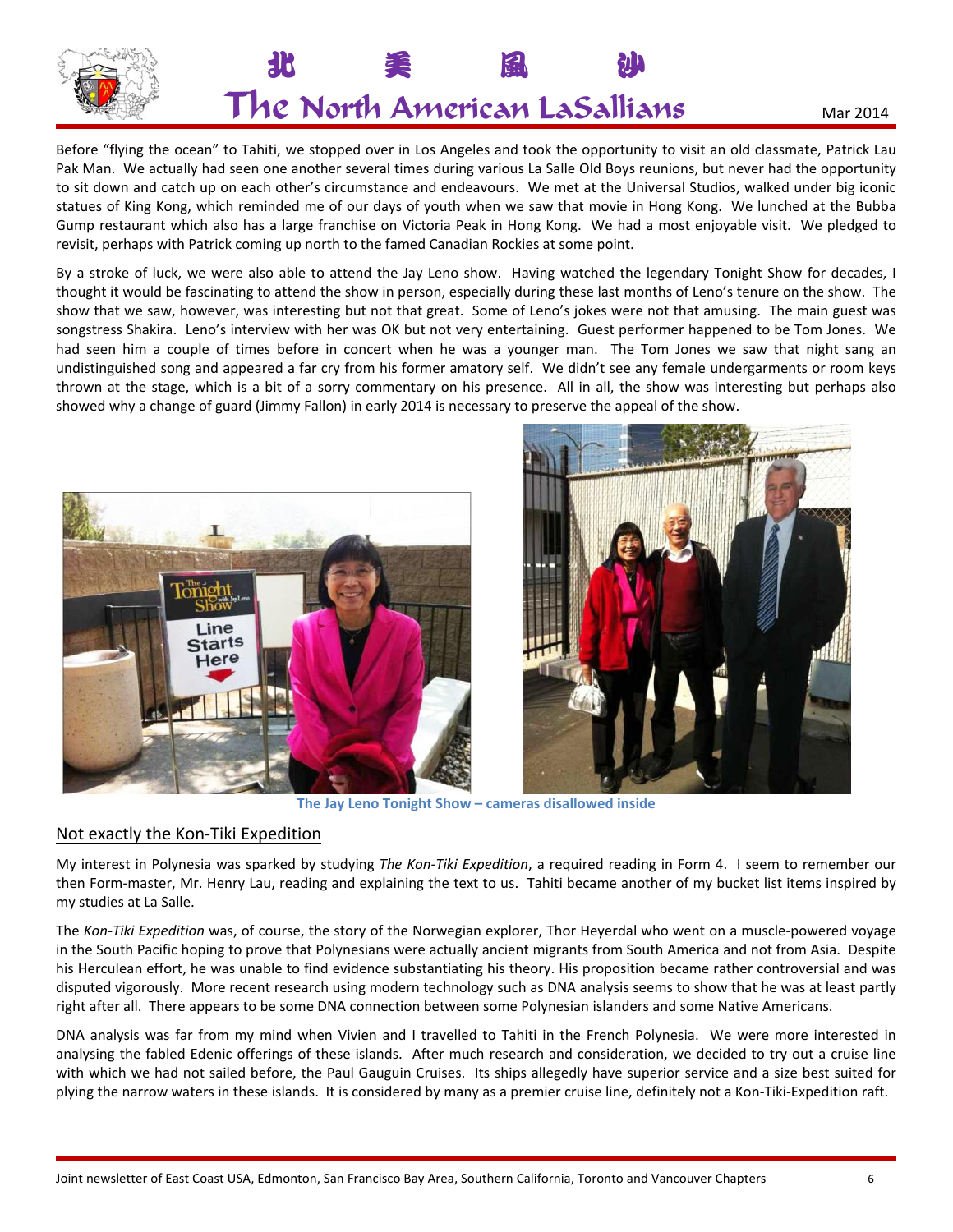

北 美 風 沙

## The Society Islands

French Polynesia is an overseas country of the French Republic, comprised of several groups of islands. The most well‐known of these islands are Tahiti and the group called the Society Islands. The capital, Papeete, is located on Tahiti.

The so-called cruise was basically a glorified ferry ride amongst ports in the Society Islands group. The sailing distances and times between stops were quite short, sometimes only a couple of hours. While the country is French, it is full of English history. The "Society Islands" were named by Captain Cook after the British Royal Society in honour of that organization.

The other well-known historical incident related to this part of the South Pacific was the mutiny on HMS Bounty in 1789. I remember watching two movie versions of Mutiny on the Bounty in Hong Kong. The older one, a black and white film, came out in 1935, starring Charles Laughton and Clark Gable. I watched that one as a kid. The one I remember more was released in 1962, starring Marlon Brando, in colour. This latter one was partly filmed on location in Tahiti and some of the Society Islands.

In brief, the story was about the uprising of a crew commanded by Captain Bligh on an exploratory voyage which routed through the South Pacific and the Caribbean. Captain Bligh, a hand‐picked lieutenant of Captain Cook, was allegedly a brutal commander who lost control of his command. The Bounty and the mutineers stopped over at Tahiti several times during this misadventure. Looking at the paradisiacal setting of these islands, I couldn't help but wonder why these folks couldn't just indulge themselves in this near‐utopian environment instead of creating fatal conflicts, especially considering that they were on what essentially was an all‐expenses‐paid cruise, on a top‐line boat of the day to boot.

### The Paul Gauguin Cruises

Named after a French artist who made his name in Tahiti in the late 1800s, this cruise line is probably not as well‐known as the larger cruise ship operators such as Carnival, Celebrity etc. But it boasts a first-class service, luxury on board, more intimate atmosphere, optimum‐sized ships able to reach ports larger cruise ships cannot. There are no inner cabins; all staterooms have ocean view. The prices of the seven‐day cruise that we chose ranged from about US\$4,000 to US\$12,000. The higher prices had larger suites and included butler service. Needless to say, we had the peasant level of accommodation on the ship (i.e. just a room and no butler). The relative high cost of the cruise was somewhat offset by the fact that it included return airfare from Los Angeles. One could add a pre‐ or post‐cruise extension stay in one of the islands, which we also did.

The included flight was by Air Tahiti Nui, taking about eight and half hours from LA to Papeete. The flight itself was pleasant enough, with very colourful interior and seats. If you are a frequent flyer point collector, note that this airline is not affiliated with other airline groups such as Star Alliance, so that you cannot collect points on these systems. They have their own rewards program called Club Tiare. One can join up and collect their points, but the problem is that for us in North America, we probably would not fly that airline often enough to have usable points. The flight from LA arrived in Papeete early in the morning, like about 5 a.m., so that one can coincidentally and effortlessly fulfill the "dream" of seeing the sunrise on a tropic isle, as recommended by Jo Stafford in her signature song. Another good thing is that the price also included a stay in the local Intercontinental for the day so one could recover from jet lag and freshen up before boarding the cruise ship at about 10 p.m.





#### *(to be continued…)*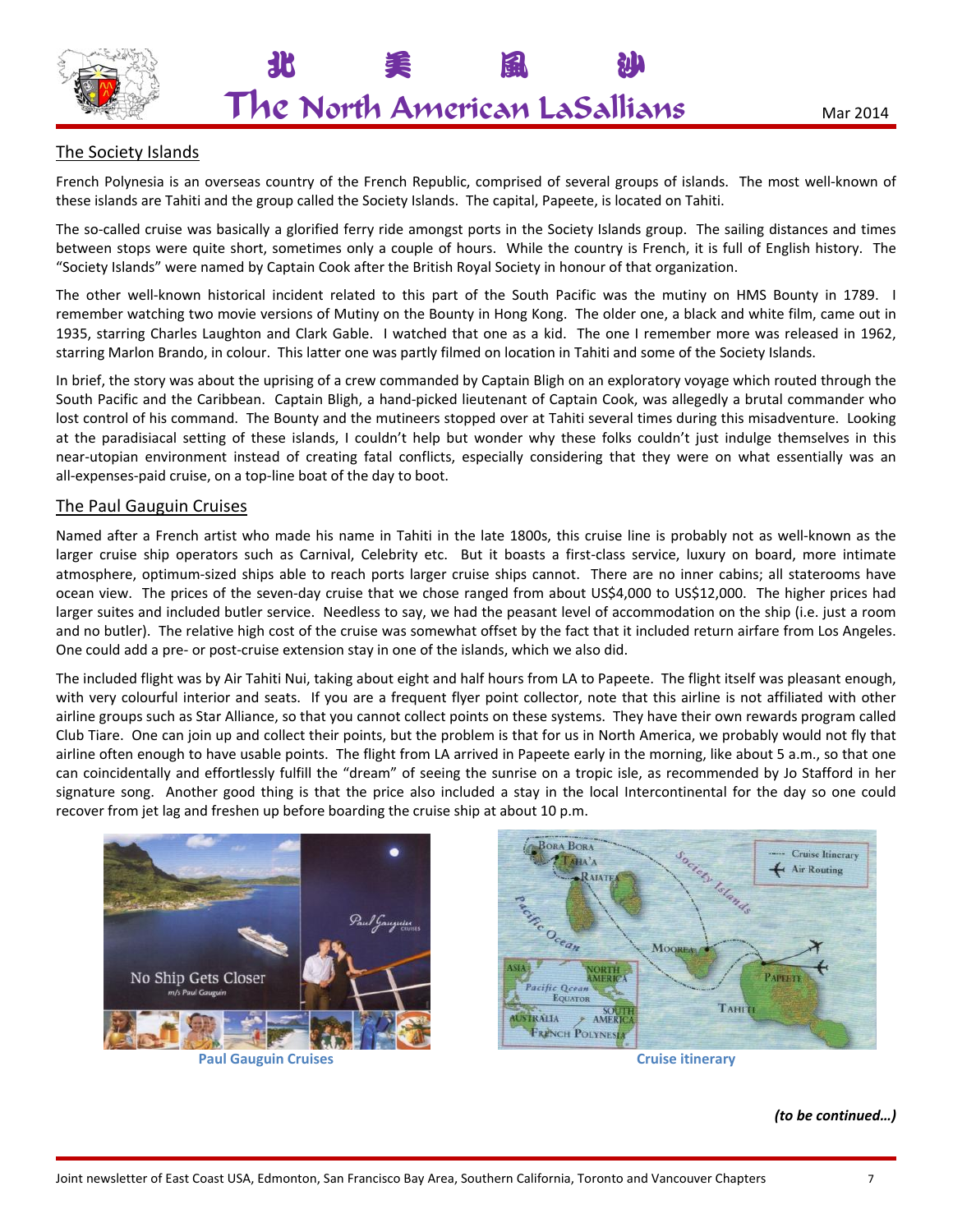

 $\mathsf{The}$  North American LaSallians  $\blacksquare$   $\blacksquare$   $\blacksquare$   $\blacksquare$   $\blacksquare$   $\blacksquare$   $\blacksquare$   $\blacksquare$   $\blacksquare$   $\blacksquare$   $\blacksquare$   $\blacksquare$   $\blacksquare$   $\blacksquare$   $\blacksquare$   $\blacksquare$   $\blacksquare$   $\blacksquare$   $\blacksquare$   $\blacksquare$   $\blacksquare$   $\blacksquare$   $\blacksquare$   $\blacksquare$   $\blacksquare$   $\blacksquare$   $\blacks$ 

北 美 風 沙

## School News

**Excerpts from http://www.lasalle.edu.hk**

### *2014‐02‐24*

### **La Salle College Fencing Champions 2014**

La Salle College Fencing Team participated in the annual Hong Kong Individual Championships on Sunday the 16th February (see results below) and the Interschool Team Championships on Sunday 23rd February. Once again it came down to the final joust in the Saber, fencing for 3rd and 4th position. La Salle College lost the point to DBS and came fourth in the event but retaining a shared Championship.

Of note is Thomas TANG (F6) our Fencing Captain. Having served the Foil Team to victory every year since Form 2 he knew that we needed an extra team member for the Epee even though he knew he may not achieve the Gold medal in Epee whereas the Foil Team were confident they could. Thomas sacrificed his own glory for the Fencing Team and the school. A remarkable story of service, loyalty, and leadership. A remarkable Lasallian to be commended by all.

Results:

|       | Fencing (Open) | Fencing (Individual)      |                          |          |
|-------|----------------|---------------------------|--------------------------|----------|
| Foil  | Champion       | A Grade:                  | B Grade: 1st YUEN James, | C Grade: |
| Epee  | Third          | A Grade: 2nd CHOI Ryan,   | B Grade:                 | C Grade: |
| Sabre | Fourth         | A Grade: 3rd CHAU Lincoln |                          |          |
|       |                |                           |                          |          |

YUEN James, C Grade: 2nd CHEUNG King Ho

Overall Champion (with DBS)

#### *2014‐02‐24*

#### **La Salle College 2nd in the 50th Hong Kong Schools Dance Festival**

The La Salle College Dance Team came second in the Hong Kong Secondary Schools Dance Festival competitions on Sunday. The Jazz (Group Section) were awarded the Highly Commended Award (2nd Place) for their dance 'Fun Fun Fun'. This is following from the Jazz (Trio) winning First Place in the Hong Kong Schools Dance Festival during the Chinese New Year.

Pictured: Coach, Mr Bon Kwong, Teachers, Ms Poon, Mr Mak and Ms Zhang, and eth Jazz dance Group [LAU Johnathan (1A), HO Siu Chun (1C), LAM Chi Hin (1C), HUI Matthew (1E), NG Justin (1F), LUK Hong Yi (2B), YUEN Ethan (2E), CHEUNG Fung Chit (2G), ARCILIA Jose (3A), NAIR Ashwin (3A), LAM Hei Long (3G), CHEUNG Derek Tsz Yin (4D), Tang Tsz Chung (4F)

#### *2014‐02‐19*

#### **China Mathematics Olympiad (CMO)**

Four La Salle College boys were members of the Hong Kong Mathematics Team in the China Mathematics Olympiad (CMO) held from the  $19^{th}$  –  $23^{rd}$  December 2013, in Nanjing, Jiangsu. The Olympiad was organized by the Chinese Mathematical Society, the Jiangsu Mathematics Society, and the High School Affiliated to Nanjing Normal University. There were over 360 contestants forming 35 teams from Chinese Provinces, Municipalities, Autonomous Regions and Special Administrative Regions, as well as from Singapore and Russia.

The LSC team members' results were:

| YU Hoi Wai, Harry (3C)         | Second Class Honour                                                           |
|--------------------------------|-------------------------------------------------------------------------------|
| TANG Dik Man, Damian (5G)      | Third Class Honour                                                            |
| HUI Pak Nam, Jeffery (6F)      | Third Class Honour                                                            |
| WONG Hing Shing, Benjamin (6G) | Third Class Honour                                                            |
|                                | The Hong Kong Team received 2 Second Class Honours and 4 Third Class Honours. |